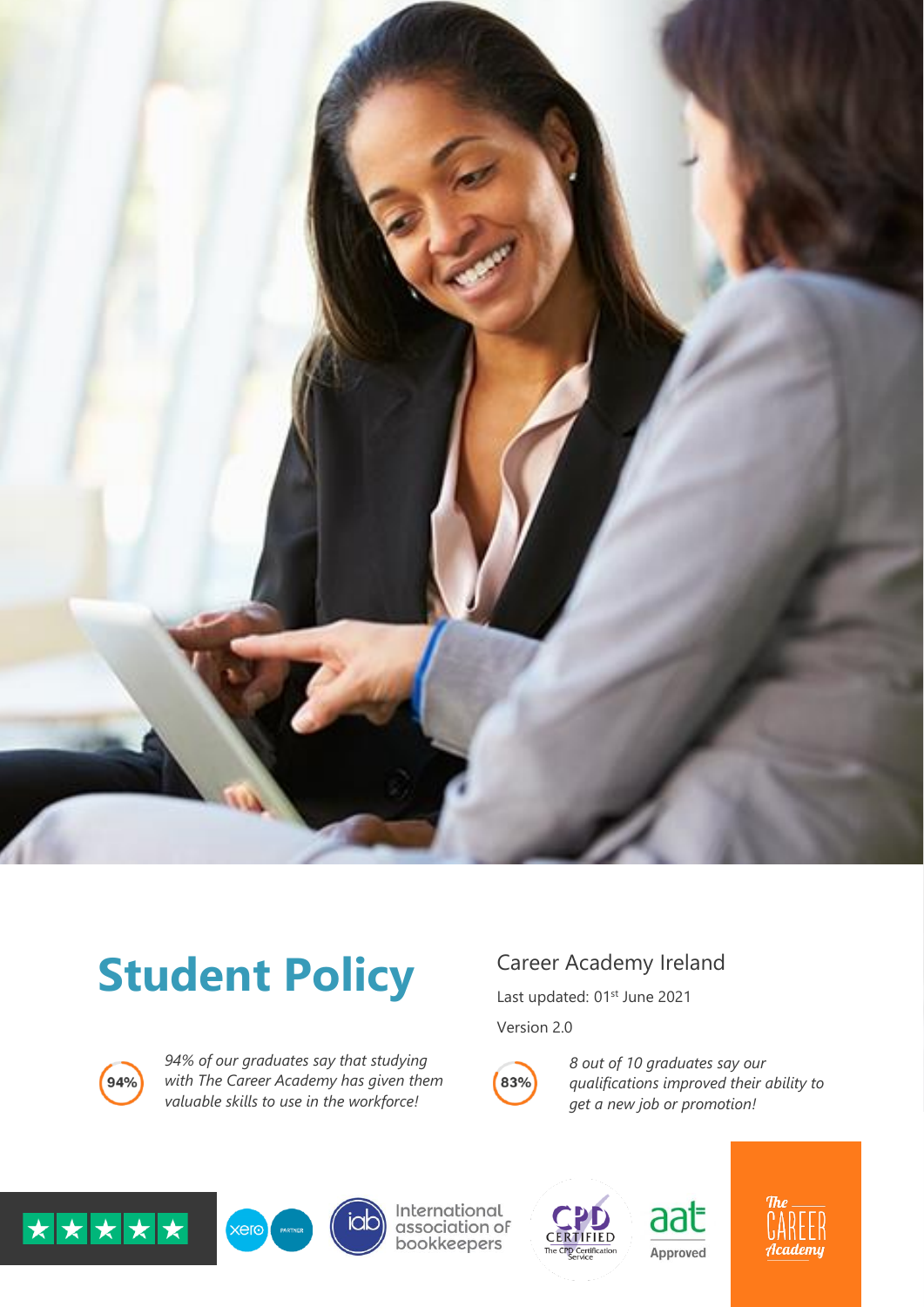## **Table of Contents**

| 1              |      |  |
|----------------|------|--|
| $\overline{2}$ |      |  |
|                | 2.1  |  |
|                | 2.2  |  |
|                | 2.3  |  |
| $\mathbf{3}$   |      |  |
|                | 3.1  |  |
|                | 3.2  |  |
| $\overline{4}$ |      |  |
|                | 4.1  |  |
|                | 4.2  |  |
| 5              |      |  |
|                | 5.1  |  |
|                | 5.2  |  |
|                | 5.3  |  |
|                | 5.4  |  |
|                | 5.5  |  |
| 6              |      |  |
|                | 6.1  |  |
|                | 6.2  |  |
|                | 6.3  |  |
| $\overline{z}$ |      |  |
|                | 7.1  |  |
| 8              |      |  |
|                | 8.1  |  |
|                | 8.2  |  |
|                | 9    |  |
|                | 9.1  |  |
|                | 9.2  |  |
| 10             |      |  |
|                | 10.1 |  |
|                | 10.2 |  |
|                | 10.3 |  |
|                | 10.4 |  |
| 11             |      |  |

![](_page_1_Picture_2.jpeg)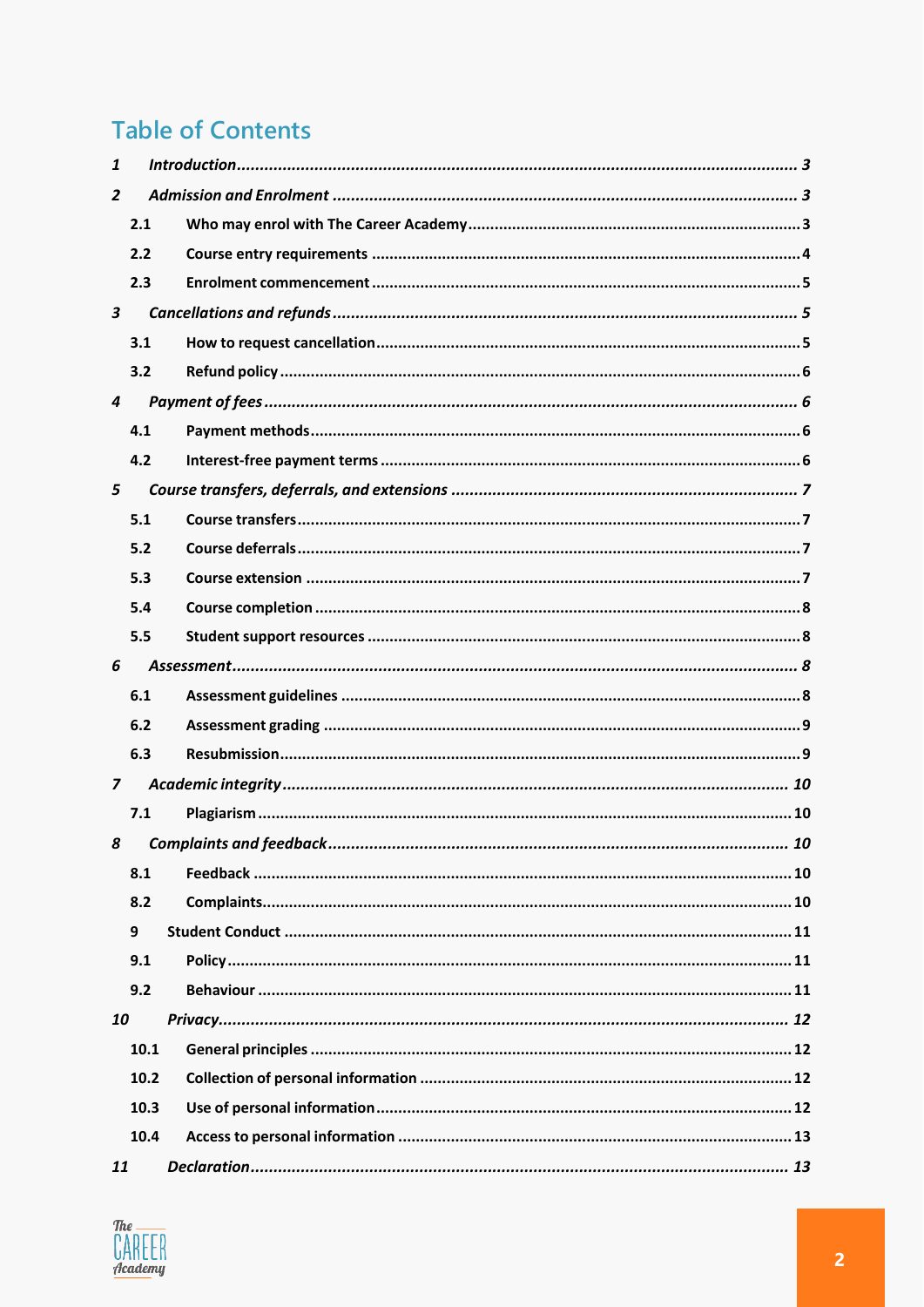### <span id="page-2-0"></span>**1 Introduction**

The purpose of this Student Policy is to provide guidance for students and staff about rules and procedures of The Career Academy Ireland (The Career Academy). Students must read the Student Policy and agree to comply with it before their enrolment is confirmed.

The Student Policy may be updated from time to time. Please check the website or learning platform regularly for the most up to date version.

### <span id="page-2-1"></span>**2 Admission and Enrolment**

#### <span id="page-2-2"></span>**2.1 Who may enrol with The Career Academy**

- 2.1.1 Any student may enrol with The Career Academy, regardless of residency or visa status.
- 2.1.2 International students may enrol at The Career Academy provided they are not residing in Ireland. Students who are residing in Ireland under a visa other than a resident class or a citizen of a country member of the EU union will have to be referred to the senior management for approval.
- 2.1.3 Students who are under the age of 18 may enrol at The Career Academy if they have the consent of their parent/guardian. In this situation, the student's parent/guardian must enter into the contract on behalf of the student (i.e. sign the student policy on behalf of the student). The parent/guardian will also need to sign the parental consent form or guarantor consent form and any other forms we may specify. The parent/guardian will accept all liability on behalf of the student.
- 2.1.4 Students may need to provide supporting documentation to confirm their identity and demonstrate that they are eligible to enrol. Supporting documentation can include:
	- Irish Passport; or
	- Passport along with an Irish resident visa stamp page/e-visa
	- A current form of photo ID (such as Driver's License front and back page or Proof of age card) along with an Irish Birth Certificate or Irish Citizenship Certificate and proof of Irish residential address
	- Passport from the country that is a member of the EU union
- 2.1.5 Students must disclose any medical conditions, physical disability or other circumstances that could prevent them completing the course.
- 2.1.6 The Career Academy may require further documentation before enrolment can be confirmed.
- 2.1.7 The Career Academy, acting reasonably, may refuse to enrol, or cancel the enrolment of, students who itdeems to be not of good character. This includes, but is not limited to, providing false information at enrolment or throughout the term of enrolment, failure to pay fees on time, or breaching The Career Academy's Student Policy.

![](_page_2_Picture_16.jpeg)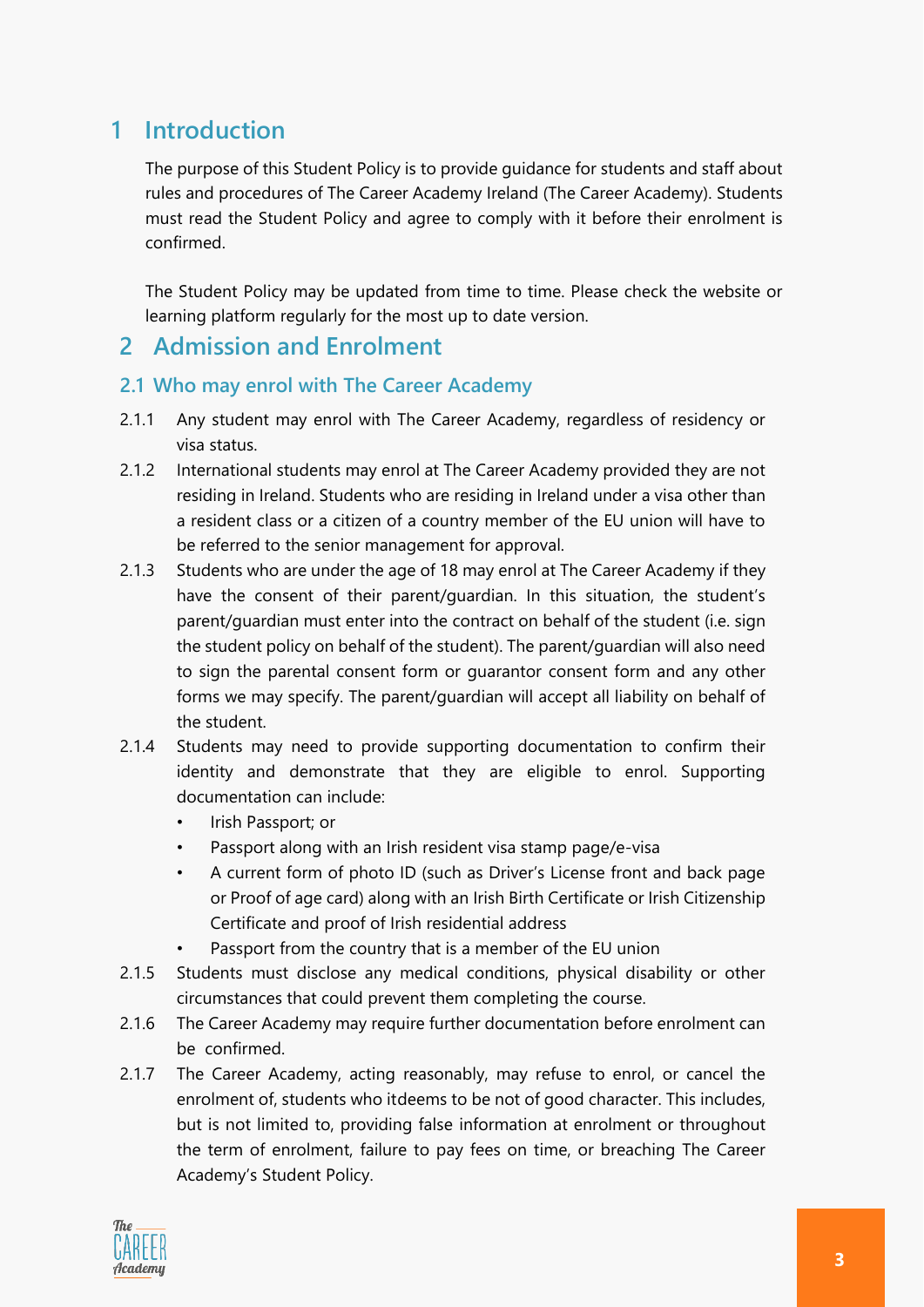#### <span id="page-3-0"></span>**2.2 Course entry requirements**

- 2.2.1 To be considered for enrolment at The Career Academy, a student must be able to demonstrate English proficiency to IELTS 5.5 or above. Students are also expected to havea basic understanding of computer skills. The Career Academy offers a free Adult Language and Numeracy course should a student or advisor have concerns over whether they can complete the course.
- 2.2.2 The Career Academy delivers all courses in online form. Students must therefore ensurethat they have reliable access to a computer or laptop, a stable internet connection, and Microsoft Office software.
- 2.2.3 There are no academic prerequisites for any of The Career Academy's courses apart from the Prior Knowledge quiz for the Advanced Certificate in Accounting which students must pass before they can begin the Advanced Certificate in Accounting.
- 2.2.4 The following are the minimum computer specifications required by all students to complete any course with The Career Academy
	- **Computer**
		- o Windows desktop or laptop. No preference on brand of desktop or laptop
		- o Apple Mac desktop or laptop (not suitable for all learning material)
		- o *Note: Chromebooks, Mobile tablets and cell phones will not be suitable to do your course assessments upon.*

#### • **Computer Specifications**

- o A processor of 1.8GHz or faster
- o 8 GB of RAM or higher
- o ADSL or Fibre Internet with at least 5 Mbps download, and upload required. Some courses may contain videos to watch.
- o 13-inch monitor or higher with at least 1024 x 768 or greater resolution
- o Keyboard and mouse

#### • **Operating System**

- o Microsoft Window 10 or newer
- o Apple macOS 10.14 or newer
- **Web browser**
	- o Google Chrome, the latest version, is recommended.
- **Software**
	- o Microsoft Office with Microsoft Word and Excel
	- o Adobe Reader, the latest version or equivalent PDF reader, is recommended.
	- o Antivirus software, updated regularly, is strongly recommended.

![](_page_3_Picture_24.jpeg)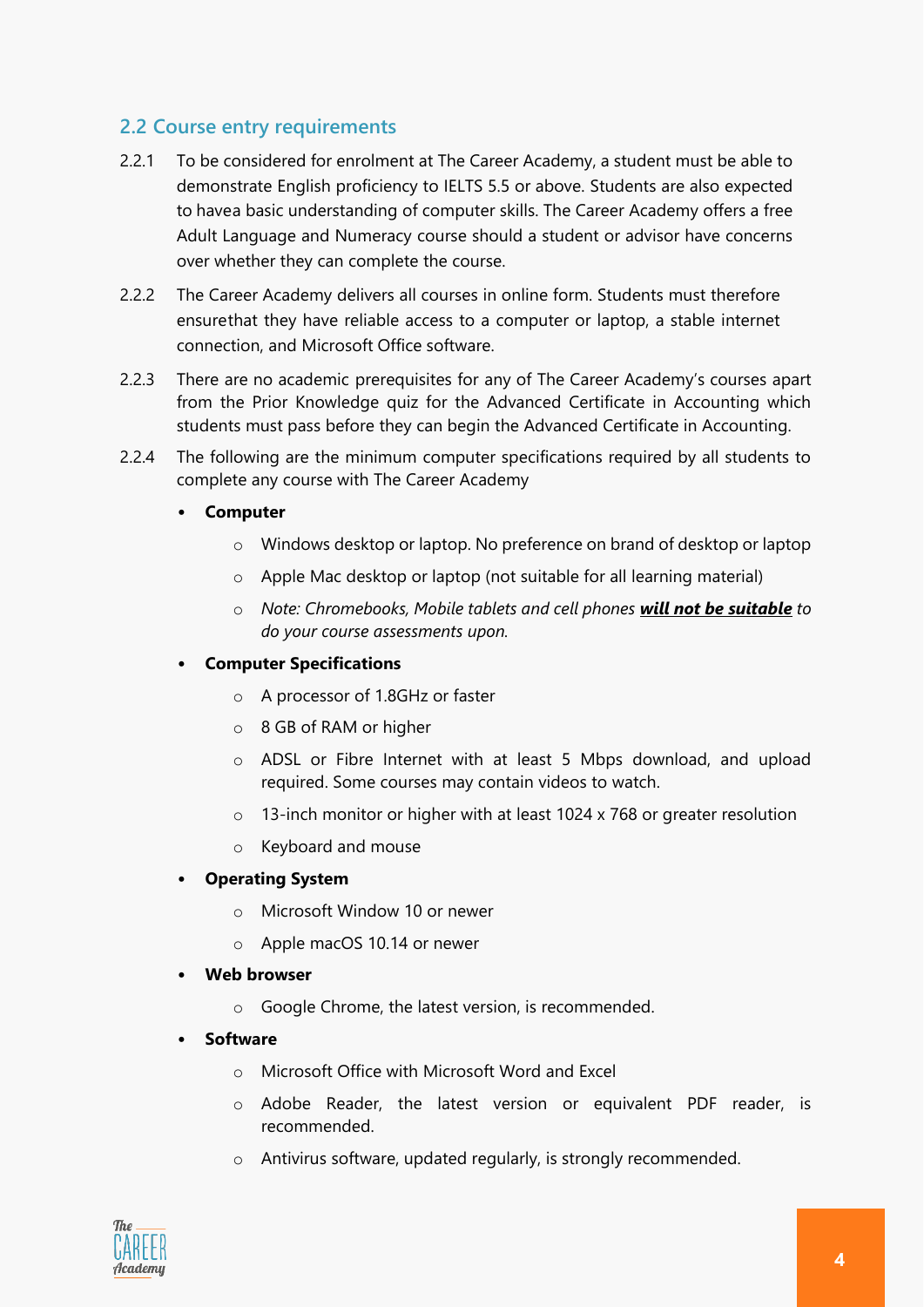- o Local administrative privileges on the computer may be required to allow for software installation and to configure computer settings.
- o Content filters may need to be disabled to view certain types of learning material

#### • **Basic Computer Proficiency Requirements**

- o At a minimum, students should have basic computer literacy skills including:
	- **■** Using a keyboard and mouse
	- **EXE** Sending and receiving email
	- **•** Saving and retrieving files in different formats (.docx, .pdf, .pptx., etc.)
	- Using a text editor (changing fonts, inserting links, using spell check, etc.)
	- Browsing for files to attach and upload
	- **EXE** Accessing the Internet using a web browser and resetting basic web browser settings (clearing cache/history, cookies, etc.)
- 2.2.5 If a student no longer has access to a computer or internet or the above minimum requirements, it is their responsibility to gain access, and this is not grounds for cancellation outside of the cancellation period and will not entitle the student to a refund of fees or a credit towards a future course.

#### <span id="page-4-0"></span>**2.3 Enrolment commencement**

- 2.3.1 The Career Academy will confirm enrolment after all required information and any supporting documentation has been received.
- 2.3.2 On confirming enrolment, course login details will be released to the student by email within 1 business day.
- 2.3.3 Your enrolment date starts on the date the course login email is sent and will be used for the purposes of cancellations, deferrals, course extensions and refunds.

### <span id="page-4-1"></span>**3 Cancellations and refunds**

#### <span id="page-4-2"></span>**3.1 How to request cancellation**

- 3.1.1 If a student wishes to cancel their enrolment before completing the enrolment requirements, they may do so by emailing [admissions@thecareeracademy.com.](mailto:admissions@thecareeracademy.com)
- 3.1.2 If a student wishes to cancel their enrolment after their enrolment date, they must submit a cancellation request using the online form at [www.thecareeradacemy.com/cancel.](http://www.thecareeradacemy.com/cancel) If you wish to cancel this must be completed within 14 business days of the enrolment date. This is determined as the cooling off period.
- 3.1.3 If a student wishes to swap their course after their enrolment date, they must

![](_page_4_Picture_20.jpeg)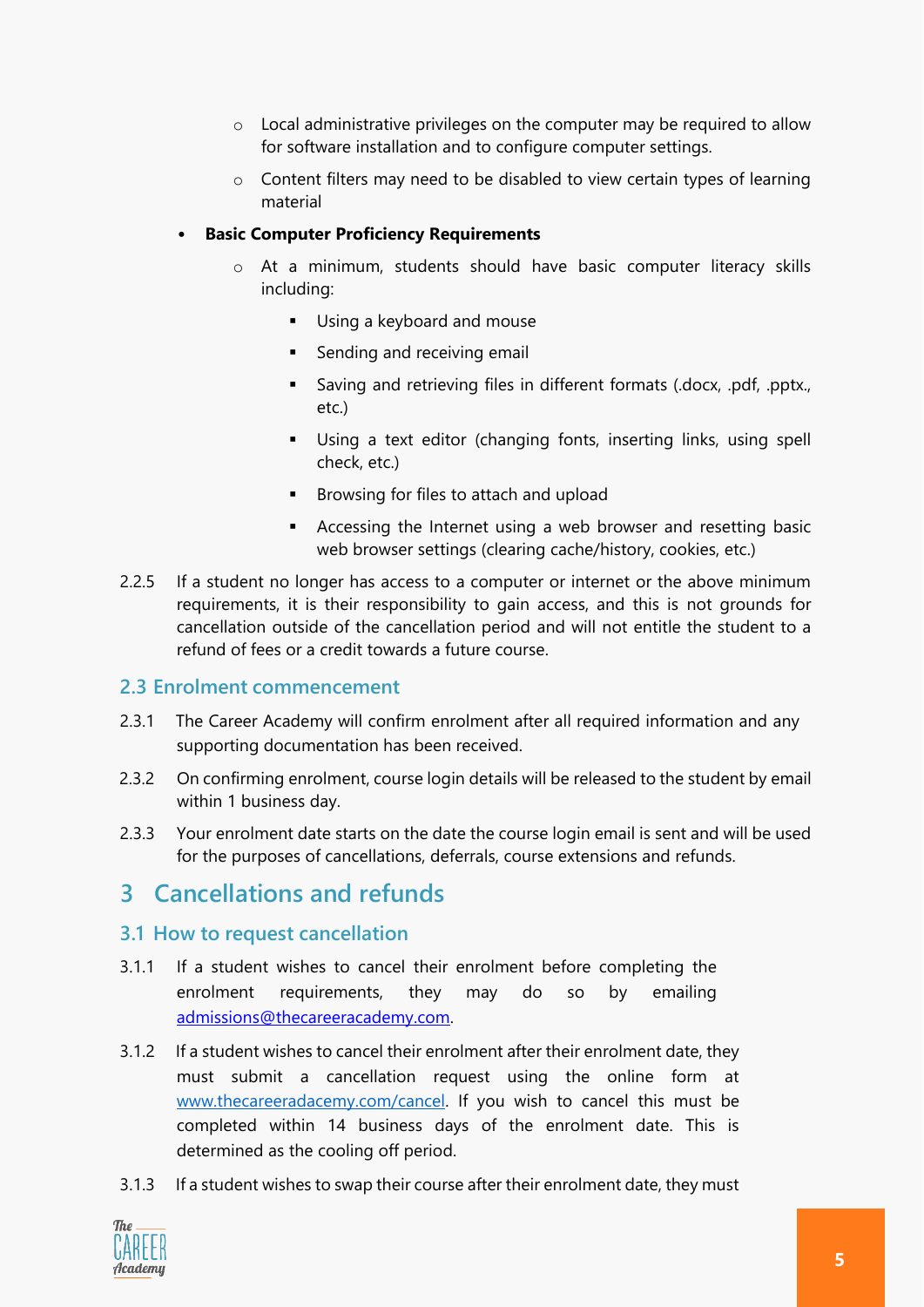submit a request via email to [studentservices@thecareeracademy.com.](mailto:studentservices@thecareeracademy.com) If you wish to swap your course this must be completed within 30 days of the enrolment date.

#### <span id="page-5-0"></span>**3.2 Refund policy**

3.2.1 Refunds will be made in accordance with the table below:

| <b>Circumstances</b>                                                                                               | <b>Refund amount</b>                                               |
|--------------------------------------------------------------------------------------------------------------------|--------------------------------------------------------------------|
| Cancellation form submitted prior to completing 100% of course fees<br>enrolmentrequirements                       |                                                                    |
| Cancellation form submitted within 14 business days of<br>theenrolment date                                        | 100% of course fees, less €50<br>payment plan establishment<br>fee |
| Cancellation form submitted more than 14 business days No refund and student is liable<br>after the enrolment date | to pay course fees                                                 |

- 3.2.2 Refunds will be processed on the 20<sup>th</sup> of each month.
- 3.2.3 No refund will be provided if the student has completed or accessed more than 50% of the course.

### <span id="page-5-1"></span>**4 Payment of fees**

#### <span id="page-5-2"></span>**4.1 Payment methods**

- 4.1.1 Students are liable for the course and other fees in full after the cooling off period. The fees are payable in Euros and may be paid via the following methods:
	- Full online payment by credit card
	- Full online payment by direct bank transfer
	- Interest-free payment plan with Easy Pay (Nua Pay)

#### <span id="page-5-3"></span>**4.2 Interest-free payment terms**

- 4.2.1 The Career Academy offers an interest-free payment plan. Establishment fees and minimum payment requirements will apply. By signing this document, you are deemed to have accepted the Easy Pay terms and conditions which can also be found on our website here: https://www.thecareeracademy.co.uk/termsconditions/
- 4.2.2 The maximum allowable account balance will be €2,750.00 including VAT, if applicable.
- 4.2.3 If a student misses two consecutive payments, or their account becomes significantly overdue, The Career Academy may suspend access to the learning platform while their enrolment period will continue. Resumption of access will be at the discretion of The Career Academy's payment services team.
- 4.2.4 Where fees are not paid on time, The Career Academy may refer the outstanding

![](_page_5_Picture_17.jpeg)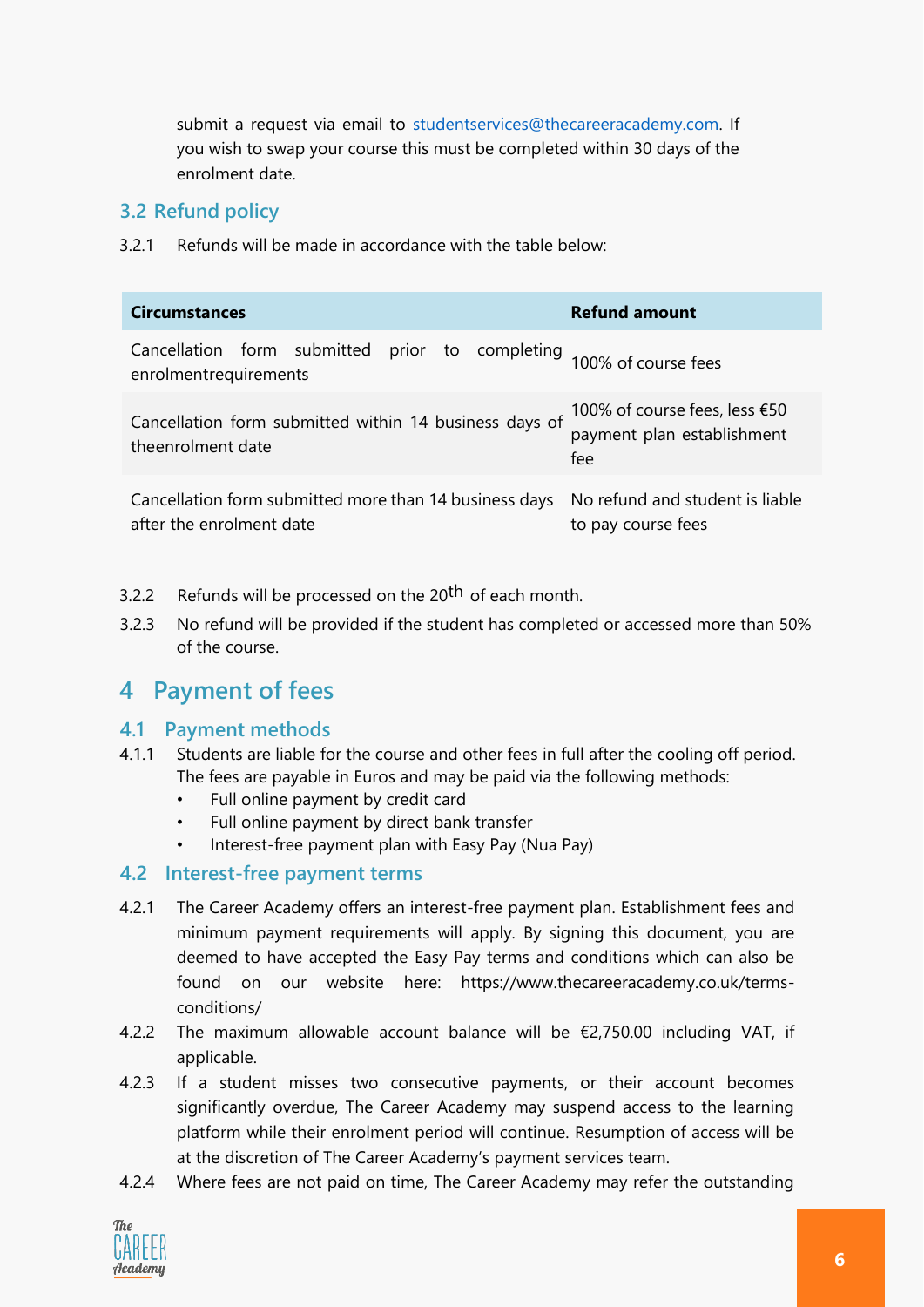balance to a debt collection agency. This will be the case if the amount remains overdue for 7 days after the final notice.

4.2.5 The student will be liable to pay any penalty fees charged by Eazicollect and any all costs incurred by The Career Academy because of debt collection including the commission, fees and costs charged by any debt collection agency and any associated legal costs and disbursements on a solicitor/client basis including court costs.

### <span id="page-6-0"></span>**5 Course transfers, deferrals, and extensions**

#### <span id="page-6-1"></span>**5.1 Course transfers**

- 5.1.1 Within 30 days of enrolment in a course, a student may transfer to another course of equalvalue without paying any additional charges. Only one transfer may be made free of charge. (Value is determined as the advertised price less any discounts applied at the point of sale). The student must have completed less than 20% of the course for this to be considered.
- 5.1.2 A second transfer, or a transfer requested more than 30 days after enrolment, will be atthe sole discretion of The Career Academy and must be approved by a member of the senior management team. An administration fee may be charged.
- 5.1.3 Where a transfer is made within 30 days of the original enrolment, the students enrolment period starts again. This does not affect a student's original cooling off period.

#### <span id="page-6-2"></span>**5.2 Course deferrals**

- 5.2.1 After a course has commenced, a student can apply for a deferral of their course once throughout their study for a maximum of three months. Approval will be at the solediscretion of The Career Academy's Student Services Team. Payments will not be suspended during a deferral period and must continue to be made during this time
- 5.2.2 Students enrolled in more than one course may apply to differ the start date of certain courses until suchtime as they have completed others. Approval will be at the sole discretion of The Career Academy's Student Services Team.

#### <span id="page-6-3"></span>**5.3 Course extension**

- 5.3.1 The Career Academy's courses are designed to be completed within set timeframes. The required timeframe for each course is published on the course page on the website.
- 5.3.2 If students need more time to complete their course, they may apply for a 1 month or 3-month extension to the existing course online at [www.thecareeracademy.com/add-ons.](http://www.thecareeracademy.com/add-ons) An extension fee will be charged.
- 5.3.3 Students are permitted to extend their course for a maximum of 12 months in

![](_page_6_Picture_14.jpeg)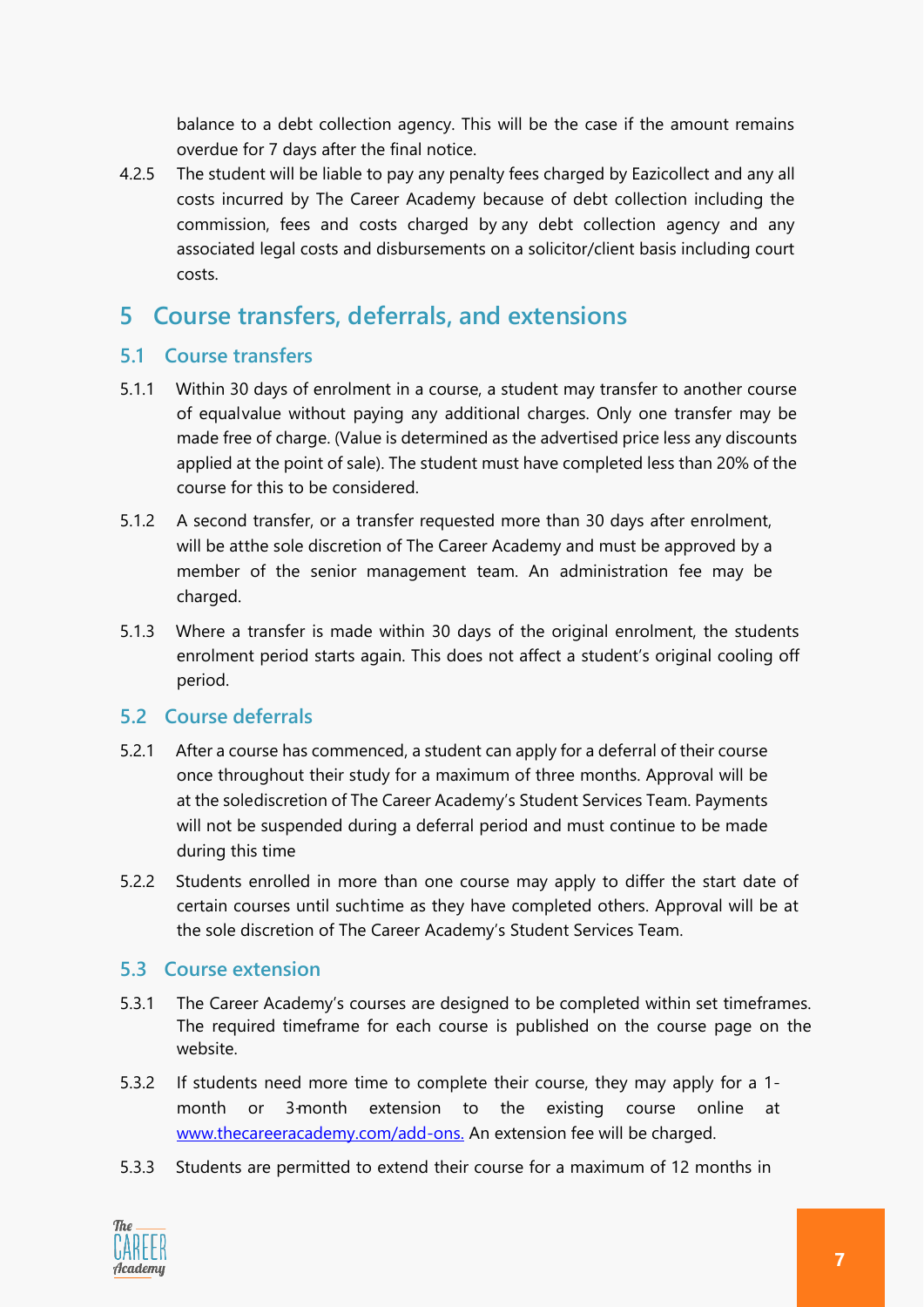addition to their initial course duration but will be permitted in either one-or three-month increments. A delay in marking assessments is not grounds for a complimentary extension.

- 5.3.4 If a student does not complete a course by the defined end date and an extension is not paid for prior to the course end date, the enrolment period will expire, the course content will no longer be accessible, and it will be considered that the student has abandoned theircourse.
- 5.3.5 If a student wishes to continue with the course after it has expired, they will need to purchase an extension within 60 days of the enrolment period expiring.
- 5.3.6 If a student wishes to return to their course more than 60 days after the enrolment period has ended, they will need to re-enrol and pay the fee as outlined in clause 6.3.4.

#### <span id="page-7-0"></span>**5.4 Course completion**

- 5.4.1 On completion of a course, a student will be eligible to receive an electronic Certificate of Achievement.
- 5.4.2 Certificates of Achievement will be issued only after fees for the relevant course havebeen paid in full.
- 5.4.3 Once fees have been paid in full, the Certificate of Achievement will be made available to the student within the Learning Platform. If you no longer have access to the learning platform, the Student Services team can email you a pdf copy. Hard copy certificates and academic transcripts are available for a fee at [www.thecareeracademy.com/add-ons.](http://www.thecareeracademy.com/add-ons)

#### <span id="page-7-1"></span>**5.5 Student support resources**

- 5.5.1 Course add-ons such as course notes will be released after the student's cooling off period.
- 5.5.2 The Career Academy offers additional products (known as "add-ons") which are designedto improve students' learning experience and support their studies. Addons may be viewed and purchased at [www.thecareeracademy.com/add-ons](http://www.thecareeracademy.com/add-ons)

#### <span id="page-7-2"></span>**6 Assessment**

#### <span id="page-7-3"></span>**6.1 Assessment guidelines**

- 6.1.1 For each module, students' learning will be assessed via a written assessment and/or aquiz.
- 6.1.2 It is the student's responsibility to familiarise themselves with the assessment requirements for their course.
- 6.1.3 Students must submit only their own work for assessment. Plagiarism will not be accepted. Refer to section 7: Academic Integrity for further information.
- 6.1.4 All assignments must be submitted at least 2 weeks before the enrolment end date.

![](_page_7_Picture_17.jpeg)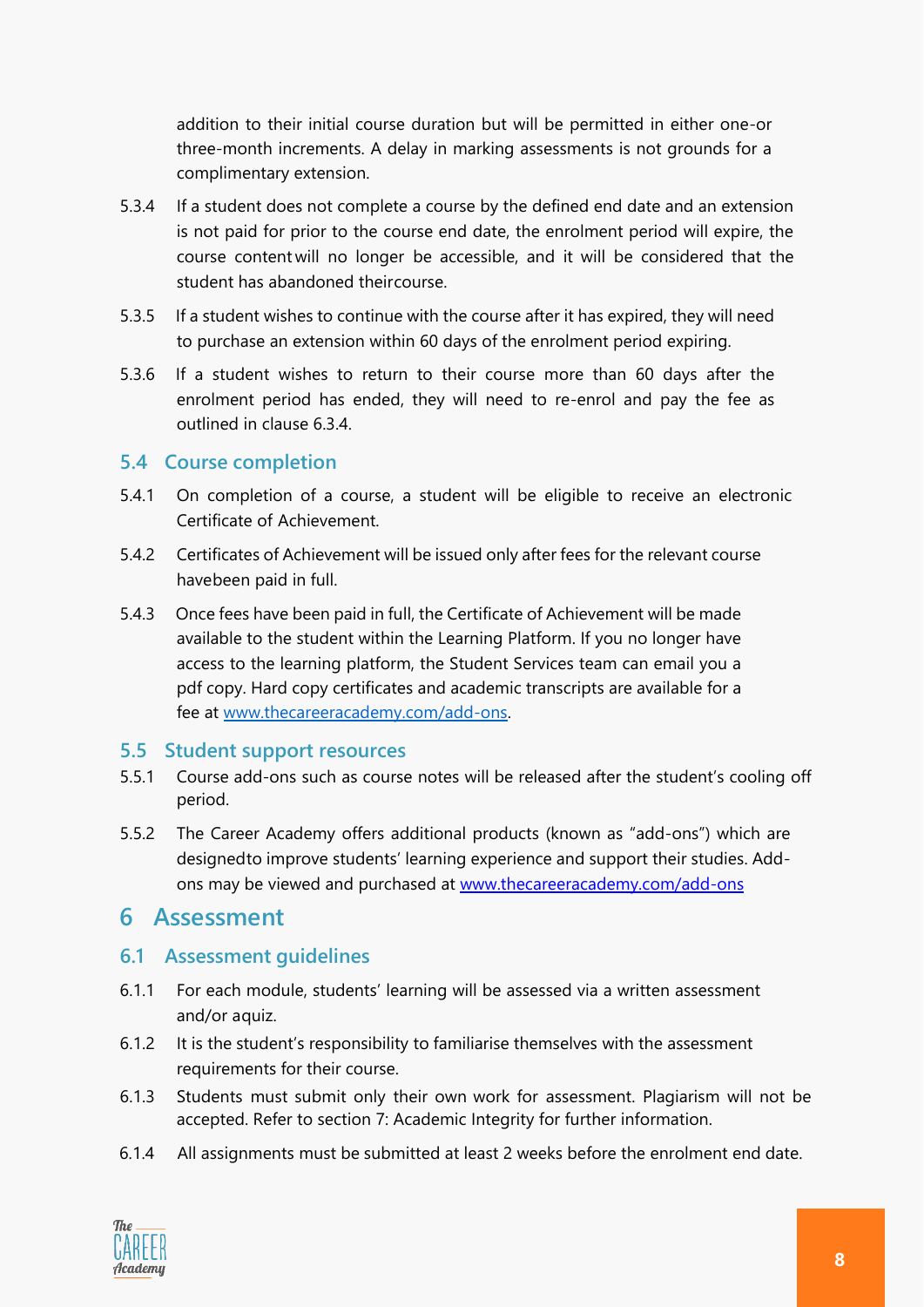6.1.5 Where an assignment is submitted during the two weeks before the enrolment end datethe student will need to apply for an extension to ensure they can access tutor feedbackand receive their certificate(s).

#### <span id="page-8-0"></span>**6.2 Assessment grading**

- 6.2.1 Assessments will usually be graded within 5 business days of submission, but grading maybe delayed where there are high volumes of assessments.
- 6.2.2 Tutors will grade each assessment according to marking schedules. Assessments will besubject to internal and external moderation.
- 6.2.3 For written assessments, students will receive a grade of either "pass" or "resubmit required" grade. For quiz assessments, students will receive a percentage grade. Thepassing grade is 80%.
- 6.2.4 Students who marginally fail an assessment may be considered for a restricted pass. Thiswill be at the discretion of the Global Learning & Support Manager. No more than two restricted passes may be granted per course.
- 6.2.5 A student may appeal their grade, or any aspect of the assessment process, by submitting a completed Student Assessment Appeal Form. This form can be obtained by emailing [support@careeracademysupport.zendesk.com.](mailto:studentservices@thecareeracademy.com) The student's work and grade will be reviewed by the Global Learning & Support Manager. An appeal must be submitted within 10 business days ofthe grade being issued.

#### <span id="page-8-1"></span>**6.3 Resubmission**

- 6.3.1 A maximum of three submissions per assessment will be permitted.
- 6.3.2 If an assessment does not receive a "pass" grade on the third attempt, and is not eligible for a restricted pass, the student's work will be reviewed by The Career Academy Global Learning & Support Manager who will decide, at their sole discretion, whether the student:
	- May pay a fee to be allowed to make one further, final submission; or
	- Must re-enrol in the course and begin from topic one if they wish to complete the courseand receive a course certificate.
- 6.3.3 If the student no longer wishes to complete the course or has not received a passing grade on their last permissible attempt, they may pay a fee for an additional attempt or receive an exit statement which excludes the course(s) they were unable to pass in three attempts. This will take the form of an academic transcript of the course modules completed, or the individual certificates for courses completed as part of a diploma.
- 6.3.4 If a student is not able to receive a passing grade as outlined in 6.3.3 the student is permitted to re-enrol and receive a credit for work completed to date. The fees for re-enrolment in this situation are as follows:

![](_page_8_Picture_14.jpeg)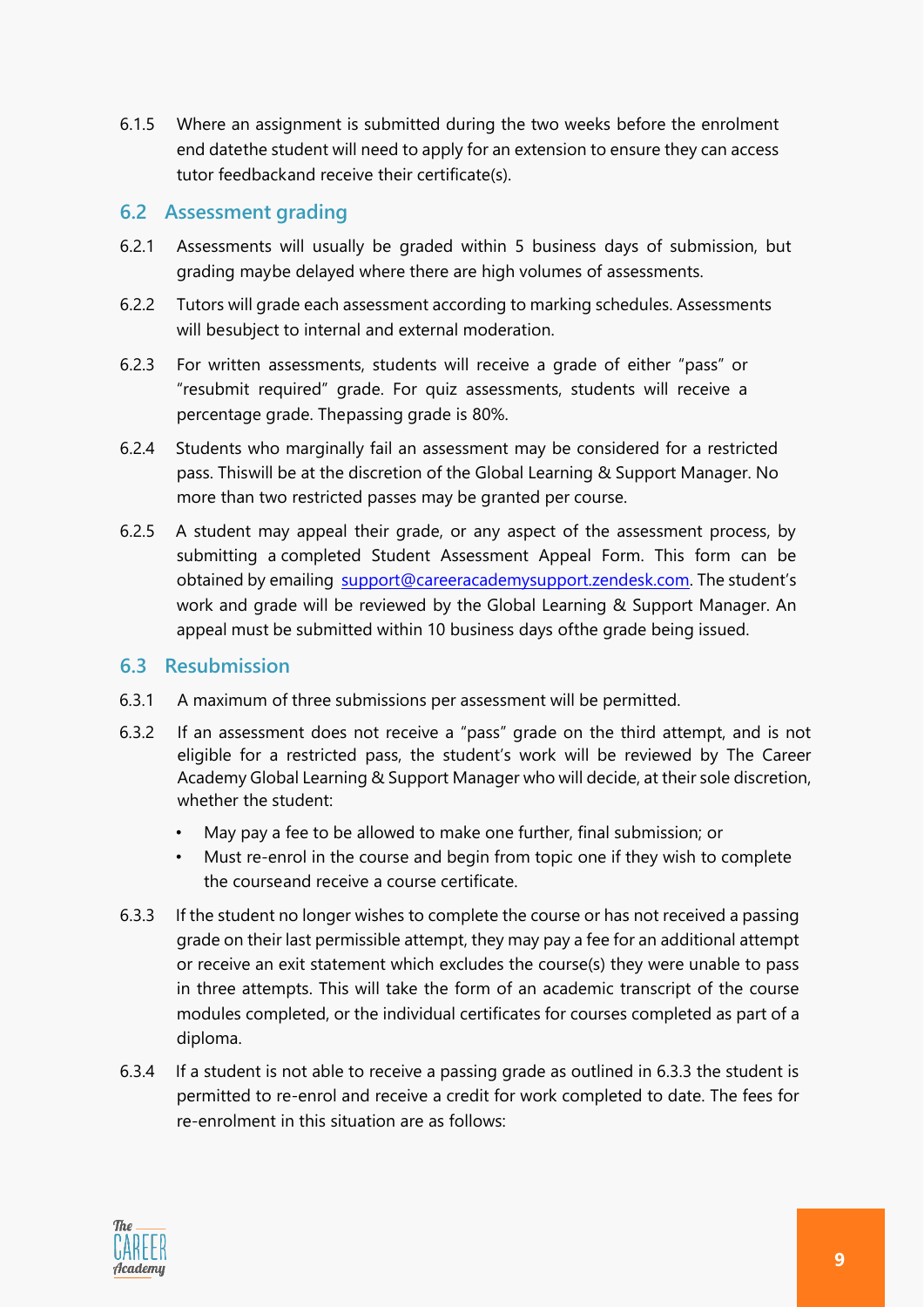| <b>Course Completed</b> | <b>Returning Discount</b>                                          |
|-------------------------|--------------------------------------------------------------------|
| 25% complete            | 75% fee less returning discount (but not less than $\epsilon$ 201) |
| 26% - 50% complete      | 50% fee less returning discount (but not less than $£201$ )        |
| 51% - 75% complete      | 25% fee less returning discount (but not less than $£201$ )        |
|                         |                                                                    |
| 76% -99% complete       | Set fee of €200                                                    |

### <span id="page-9-0"></span>**7 Academic integrity**

#### <span id="page-9-1"></span>**7.1 Plagiarism**

- 7.1.1 Students must ensure that all work submitted is their own work, written in their ownwords.
- 7.1.2 Plagiarism is not tolerated at The Career Academy. Plagiarism includes:
	- Copying text or images from The Career Academy course material.
	- Copying text or images from other resources including but not limited to the internet.
	- Submitting another student's work, in whole or in part.
	- Submitting work that has been written by someone else on the student's behalf.
- 7.1.3 If a student submits work that The Career Academy considers not to be their own work, the student will be given a warning and required to resubmit the assessment. If the studentcontinues to submit work that is not their own, the student will fail the course and will not receive a Certificate of Achievement, they will receive an exit statement for the work passed and deemed to be their own.

### <span id="page-9-2"></span>**8 Complaints and feedback**

#### <span id="page-9-3"></span>**8.1 Feedback**

- 8.1.1 The Career Academy encourages and welcomes student feedback.
- 8.1.2 Feedback is sought throughout the course and during a student's learning experience. Feedback may be used for marketing purposes. If a student does not wish their feedback to be used in this way, they should advise The Career Academy by emailing [studentservices@thecareeracademy.com](mailto:studentservices@thecareeracademy.com)

#### <span id="page-9-4"></span>**8.2 Complaints**

- 8.2.1 Any complaints should be emailed to [complaints@thecareeracademy.com](mailto:complaints@thecareeracademy.com)
- 8.2.2 Depending on the nature of the complaint, it will be referred to either the relevant Team Leader or the Senior Management Team.
- 8.2.3 Complaints will be responded to within 10 working days.

![](_page_9_Picture_18.jpeg)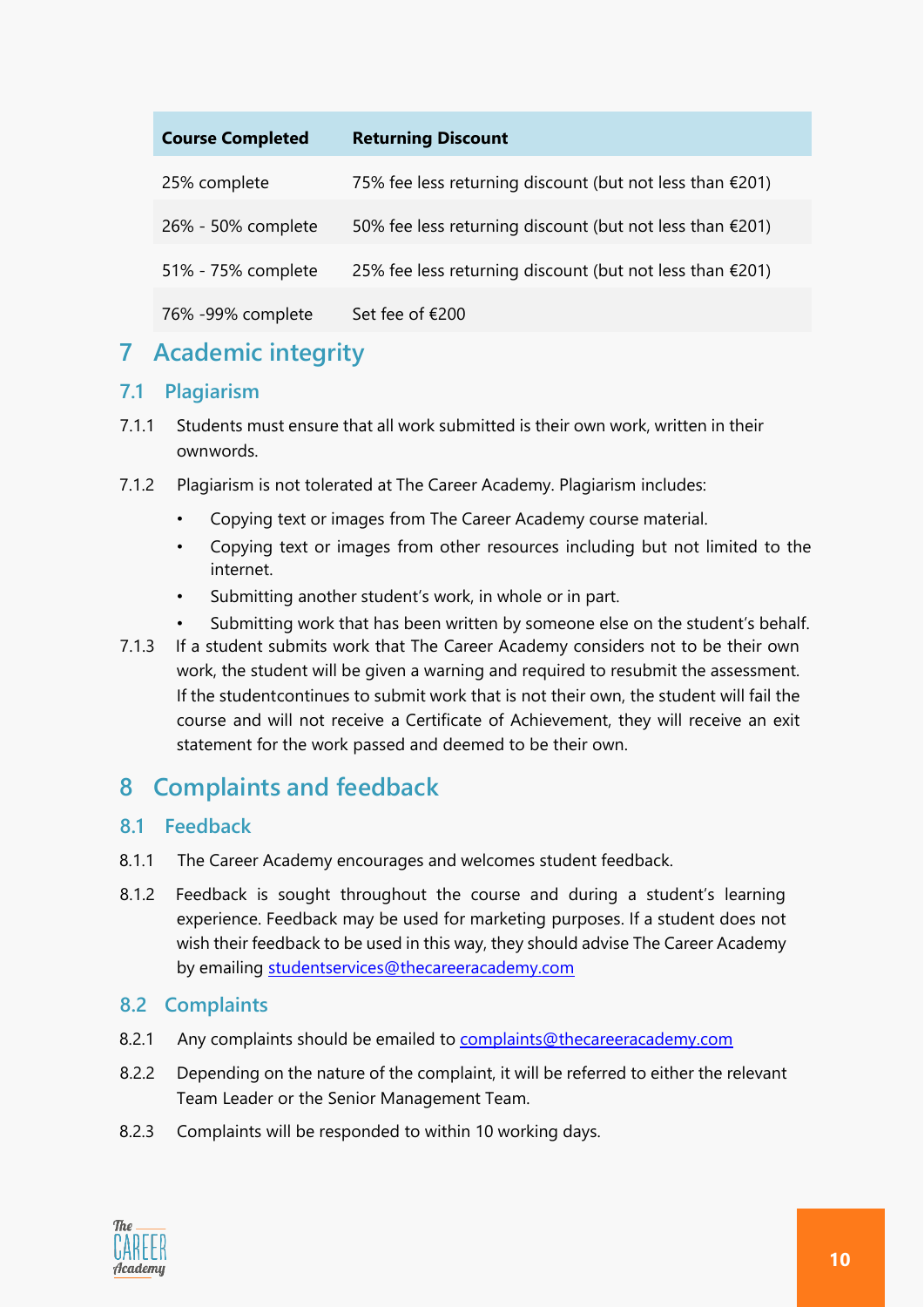### <span id="page-10-0"></span>**9 Student Conduct**

#### <span id="page-10-1"></span>**9.1 Policy**

- 9.1.1 The Career Academy has a duty of care to its students and is responsible for providing a safe online teaching and learning environment.
- 9.1.2 In all our communications with students we will:
	- a) Deal fairly, honestly, consistently, and appropriately with all students.
	- b) Set expectations for what The Career Academy can and cannot do to meet their concerns.
	- c) Provide services that are accessible to all.
	- d) Ensure that no one enrolled in our courses are disadvantaged because of the unacceptable behaviour of others.
- 9.1.3 The Career Academy takes the importance of our work very seriously, and whilst we will provide the best customer service and tutor support we can to our students, we do not expect our staff to tolerate inappropriate behaviours.

#### <span id="page-10-2"></span>**9.2 Behaviour**

- 9.2.1 In appropriate behaviour for students includes:
- 9.2.1.1 Offensive, threatening or abusive behaviour, which includes but is not limited to behaviour or language (whether written or verbal) that is offensive, threatening, or abusive.
- 9.2.1.2 Unacceptable demands, which includes but is not limited to repeatedly demanding responses within an unrealistic timescale, insisting on speaking to a particular member of staff, even when it is not possible, refusing to follow the instruction provided by the Tutor or Student Services representative and causing disruption by excessive contact in relation to information about their enrolment without clear acceptance of updates previously given.
- 9.2.1.3 Unacceptable persistence, which includes but is not limited to contacting The Career Academy repeatedly about the same issue or closely related issues. When persistence has reached the point of disrupting our ability to undertake our work, if it is amounting to harassment and unacceptable treatment of our staff, this will constitute unacceptable behaviour.
- 9.2.2 If a student contacting or being contacted by The Career Academy displays any of the inappropriate behaviours, the staff member will warn the student (phone call) and if the inappropriate behaviour persists the staff member will advise the student that they are ending the call and a manager will review the interaction, define an appropriate action, and contact the student. Emails that contain inappropriate behaviour will be immediately referred to a manager who will review the interaction, define an appropriate action, and contact the student.

![](_page_10_Picture_15.jpeg)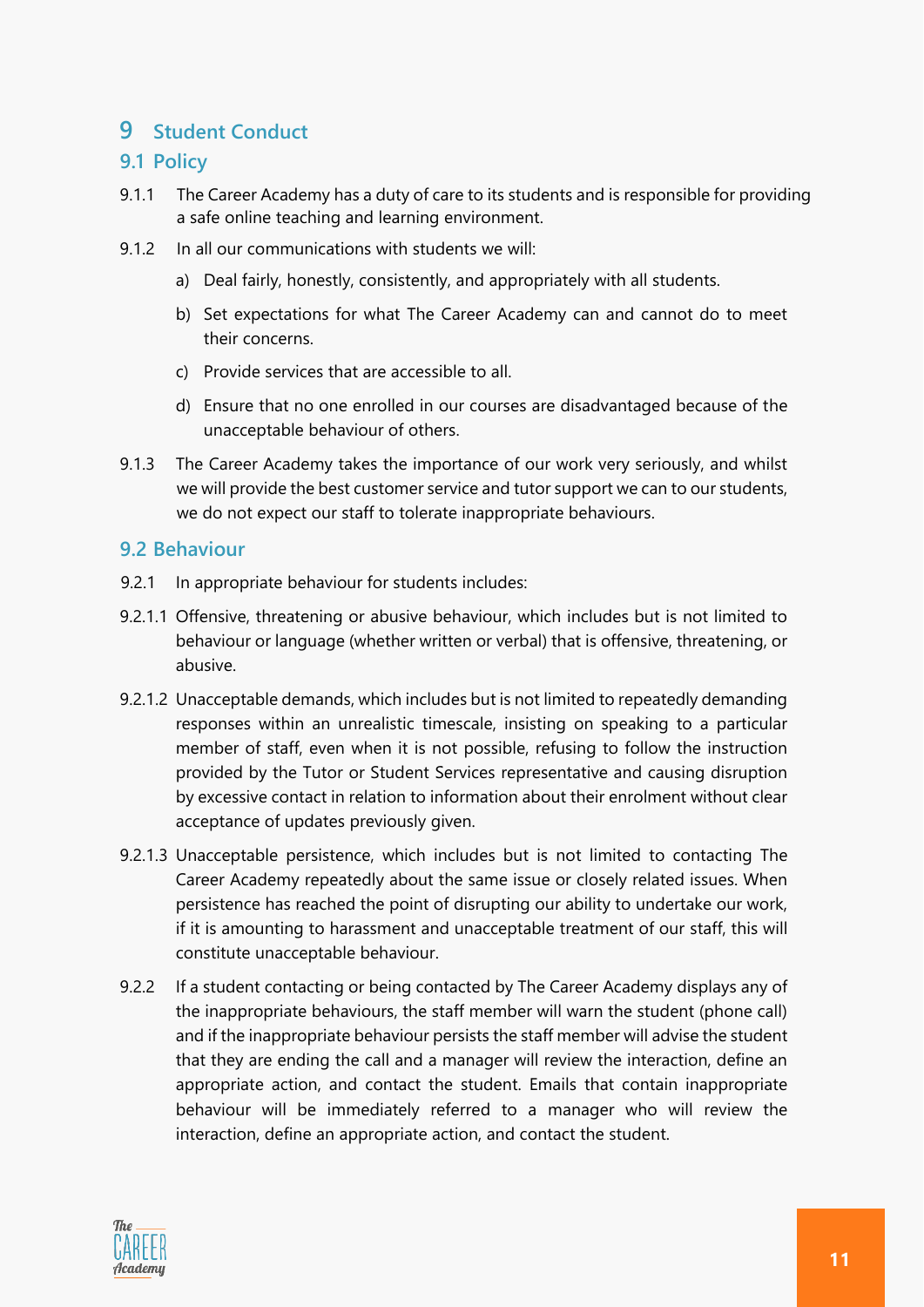### <span id="page-11-0"></span>**10 Privacy**

#### <span id="page-11-1"></span>**10.1 General principles**

- 10.1.1 The Career Academy will collect, use, store, and disclose personal information relating to students in accordance with the provisions of the Data Protection Act 2018 and GDPR.
- 10.1.2 Where provision or disclosure of information is voluntary or falls outside the scope of information, The Career Academy is permitted to collect, store, use and disclose under the Data Protection Act 2018 and GDPR, students will be advised, and their consent will be obtained prior to the provision or disclosure of information.

#### <span id="page-11-2"></span>**10.2 Collection of personal information**

10.2.1 Where practicable all personal information is obtained directly from students, or from their nominated agent(s). Additionally, information may be obtained or verified throughrelevant government or education agencies.

#### <span id="page-11-3"></span>**10.3 Use of personal information**

- 10.3.1 Personal information will be stored within The Career Academy database(s) and all practicable security measures will be maintained. A unique identifier will be assigned to each student.
- 10.3.2 Staff members and other personnel within The Career Academy, or within agencies under contract to The Career Academy, will have access to select students' personal information. Access is for purposes relevant to normal business operations, including but not limited to; enrolment, study, academic progress, payment services, establishing and maintaining academic and graduation records, student services, discipline, managing students' association(s) membership and records..
- 10.3.3 In order to conduct its proper business and as required under the Education Act 2018 and other laws, regulations, and contractual agreements by which it is bound, The Career Academy may use the student information it holds and may disclose personal information to external agencies such as government departments, bodies responsible for course moderation and professional accreditation or membership and debt collection agencies. Such agencies include, but are not limited to:
	- Department of Education and Skills.
	- Irish Naturalisation and Immigration Service (for students who are not IE citizens or don't hold any resident or EU union class citizenships)
	- Relevant professional bodies
	- Course moderation or accreditation bodies
- 10.3.4 From time to time, The Career Academy may email students about other courses and offers that may be of interest to them. If a student does not wish to receive these emails, they should advise The Career Academy by emailing [unsubscribe@thecareeracademy.com](mailto:unsubscribe@thecareeracademy.com) with the subject heading unsubscribe

![](_page_11_Picture_15.jpeg)